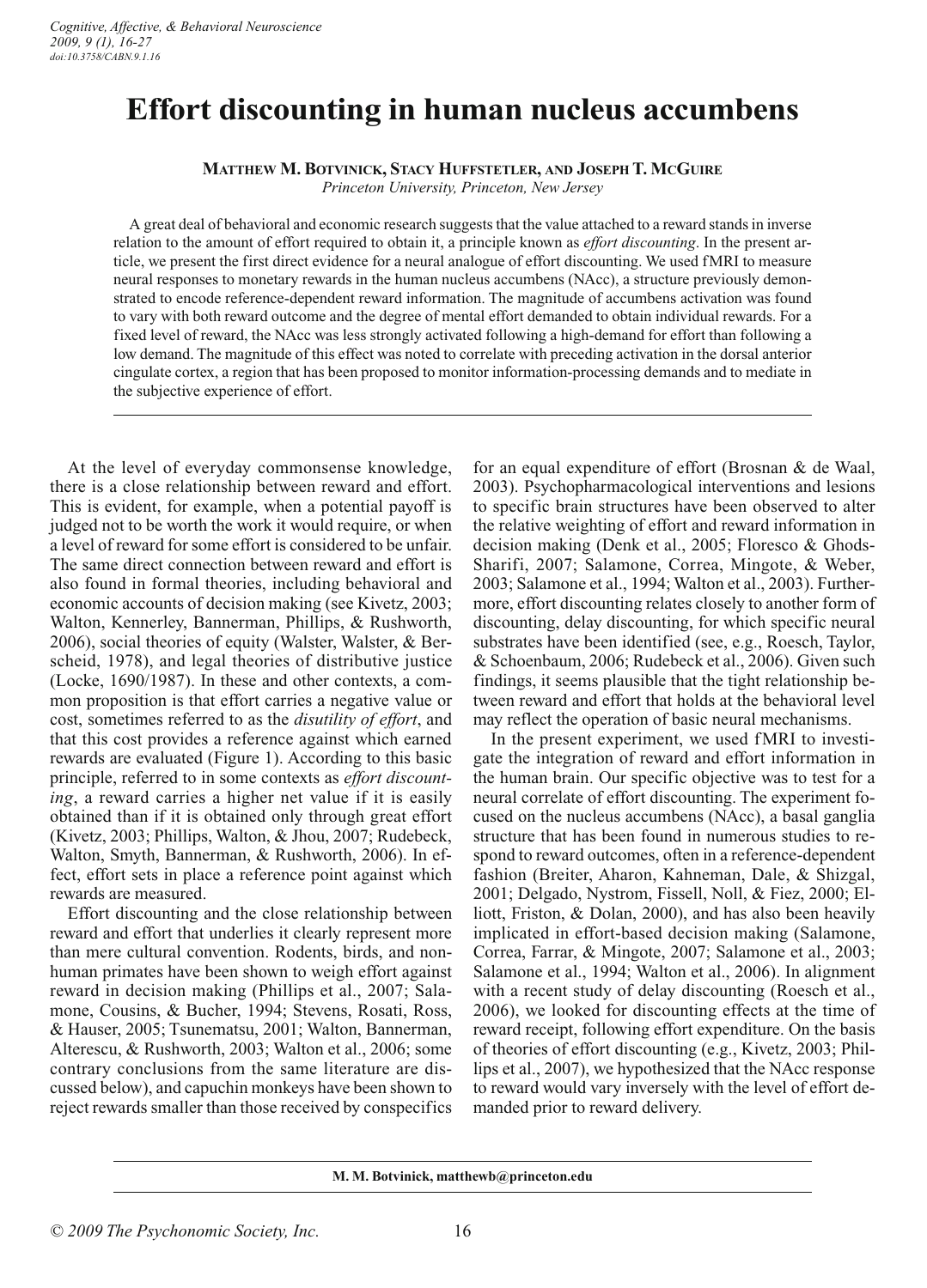

**Figure 1. Two diagrammatic representations of effort discounting: one from animal behavior research and one from behavioral economics. Top: Based on choice behavior in animals, Phillips, Walton, and Jhou (2007) proposed that the subjective value (net utility) of a fixed reward varies inversely with the effort required to obtain it (response cost). They reviewed work suggesting that the strength of this discounting effect varies with concentrations of dopamine (DA) within the NAcc. Adapted from Phillips et al. (2007), Figure 2, with kind permission from Springer Science+Business Media. Bottom: According to prospect theory (Tversky & Kahneman, 1992), the relationship between a reward's magnitude and its subjective value is characterized by a curvilinear value function. Kivetz (2003) proposed that this function shifts to the right as the effort demanded to obtain the reward increases. The figure shows two value curves: one relevant to rewards requiring a fixed amount of effort (right), the other to rewards requiring no effort (left). Horizontal axis: reward magnitude, including both wins and**  losses, with 0 at the point labeled  $r = 0$ . Vertical axis: subjective **value, with the horizontal axis crossing at 0. Adapted from Kivetz (2003), Figure 1, by permission. Copyright 2003 INFORMS, the Institute for Operations Research and the Management Sciences, 7240 Parkway Drive, Suite 310, Hanover, MD 21076.**

Although effort discounting has been considered to result from both physical and mental effort, our focus in the present experiment was on mental effort only. One advantage of this choice is that relatively solid information is available concerning neural response to both cognitive demand and the associated subjective sense of mental effort. In particular, these have been proposed to engage the dorsal anterior cingulate cortex (ACC; Botvinick, Braver, Barch, Carter, & Cohen, 2001; Botvinick, Cohen, & Carter, 2004; Naccache et al., 2005). Studying the effects of mental effort on reward processing thus presents the opportunity to compare neural encodings of reward (within the NAcc) with encodings of effort itself (within the ACC).

# **METHOD**

## **Participants**

The experiment was performed at the University of Pennsylvania. A total of 45 participants were recruited from the university's student and staff population. All denied any history of neurological or psychiatric conditions. Participants were randomly sorted into an experimental group (30 total, 22 females) and a control group (15 total, 8 females).<sup>1</sup> Of the 30 experimental participants, 7 females were ultimately excluded from analysis, 3 due to scanner malfunction and 4 due to excessive movement, on the basis of criteria described below. Of the 15 control participants, 2 were excluded due to excessive movement. All participants included in the final analysis were right-handed and were from 19 to 33 years of age. They provided informed consent and were paid for their participation.

### **Behavioral Task**

The experimental protocol was approved by the University of Pennsylvania School of Medicine's institutional review board. Participants in both the experimental and control groups performed in a task-switching paradigm involving probabilistic reward (see Figure 2). In each task block, participants viewed a series of 10 individually presented numerals ranging from 1 to 9 but excluding 5. All visual stimuli were displayed on a back-projection screen placed at the head of the scanner bore, which was viewed through a mirror mounted on the head coil. The numerals were presented on a black background in 72-point Arial font. The participants responded to each numeral by pressing one of two buttons on a fiber-optic response pad. The correct response depended on the color in which the numeral was presented. If the target numeral appeared in yellow, the participants were to perform a parity judgment, depressing the button beneath their right index finger to indicate even and a button beneath their right middle finger to indicate odd. If the target numeral appeared in blue, the participants used the same two buttons to perform a magnitude judgment (index finger, lower than 5; middle finger, greater than 5).

The experiment involved two types of task block. In low-demand blocks, all digits were of the same color. In high-demand blocks, the color alternated across successive digits, requiring the participant to make effortful and inefficient switches between tasks (see Monsell, 2003). In a parallel behavioral study reported elsewhere (Botvinick, 2007), participants given a free choice between these two task conditions showed a consistent bias against the high-demand option, consistent with the idea that this carried relatively high disutility.

Each block was preceded by a brief visual cue that indicated whether the upcoming block would be of the high- or low-demand type. A solid disk (yellow or blue) indicated a low-demand block and additionally indicated the relevant task. A vertically split disk, half yellow and half blue, indicated a high-demand block, and provided no information about the color of the first digit. Within each scan and over the course of the experiment as a whole, the two block types and the two classification tasks occurred with equal frequency, following a different randomized sequence for each participant.

Immediately following the last digit in each block, a message appeared, reading "Deciding your pay . . . ." After a variable interval, this was replaced with a large white dollar sign, indicating that the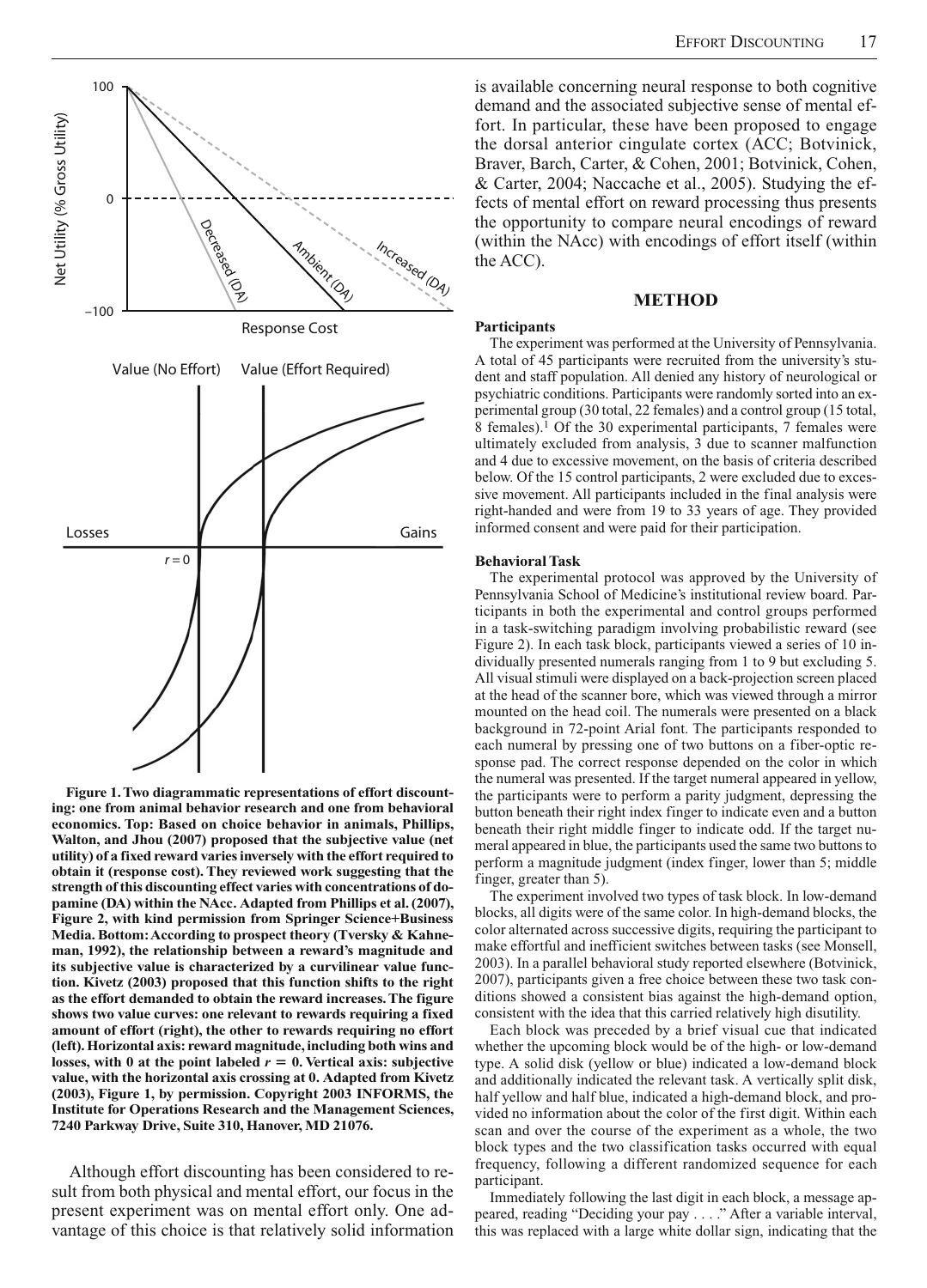

**Figure 2. The sequence of events within low-demand (left) and high-demand (right) blocks. Each block included 10 numerals and could end with either a \$ or an X.**

participant had earned \$1 for the just-completed block, or a large white X, indicating that nothing had been earned for the block.

The specifics of stimulus timing were as follows: Disk cue duration was 2,000 msec. Digit duration was 1,500 msec, with a 500 msec interstimulus interval. Message duration ranged arbitrarily from 2,000 to 8,000 msec in 2,000-msec steps. Reward cue duration was 2,000 msec. The interblock intervals ranged arbitrarily from 2,000 to 8,000 msec in 2,000-msec steps.

At the beginning of each session, the experimenter read the instructions aloud to the participant. The participants were then given 5 min of practice on the task-switching paradigm, without reward cues. During the fMRI experiment, participants performed the task (with rewards) throughout four scanning periods, each approximately 10 min in duration (see the Image Acquisition section below). Each scanning period contained 18 task blocks. Within each period, the sequence of high- and low-demand blocks and of \$ versus X cues was randomly generated, subject to the constraint that each scan could contain no more than five and no fewer than three occurrences of any specific combination of block type and cue type. This resulted in roughly equal numbers of each block/cue combination over the course of the experiment. Note that it was important to prevent significant imbalances in reward rate between high- and low-demand blocks in order to avoid corresponding differences in reward prediction. At the same time, to assure that the participants would take interest in the reward cues, it was necessary to create the impression that the range of possible cumulative rewards was fairly wide. With this in mind, we told participants prior to participation that they would earn between \$10 and \$50; and as part of the instructions, they were told that the amount of pay would depend directly on the number of \$ cues that occurred during their session. All of the participants received \$40 for their participation (slightly greater than the number of \$ cues, which ranged from 32 to 39).<sup>2</sup>

Prior to the fMRI experiment, the participants were informed that the rate of pay would be equal for high- and low-demand blocks. In addition, it was made clear that pay would not be contingent upon speed or accuracy during task performance. Nevertheless, the participants were encouraged to respond as quickly as possible without sacrificing accuracy.

The decoupling of reward probability from reaction time (RT), error rate (ER), and block type was a critical aspect of the experimental design and merits further comment. Note, first, that rewards were not intended to serve as incentives to effort. Effort was manipulated entirely through externally imposed task demands, rather than through differential incentives. Our interest was in how external demands for effort would affect reward processing, rather than in how rewards would affect the voluntary mobilization of effort on a fixed task. In order to prevent confusion on this point, we refer to the difference between block types in our experiment as relating to "demand" rather than to "effort."

Second, note that if reward had been made dependent on RTs or ERs, this would have introduced differences in reward rates between high- and low-demand blocks, because RTs and ERs could be expected to differ between the two. This would likely have led to different expectancies for reward between the two block types. Specifically, the participants would have grounds for predicting a \$ outcome on low-demand blocks more strongly than on high-demand blocks, simply on the basis of observed frequencies. This is important because NAcc reward responses have been shown to vary depending on reward expectancy (see, e.g., Breiter et al., 2001). Thus, making reward probability dependent on RTs or ERs would have introduced a serious confound.

It was also important to inform the participants that reward probabilities would be equivalent between block types, in order to prevent the culturally based assumption that the experimenters would reward high-demand blocks with more frequent \$ outcomes than they would low-demand blocks. Loosely speaking, the idea of effort discounting suggests that rewards are valued in reference to what is felt to be deserved, not only to what is predicted. By explicitly informing the participants of the equivalent reward probabilities between block types, we sought to neutralize the prediction factor to get the participants to focus on the entitlement factor.

Note that it was possible, in principle, for the participants to perceive the reward events as being completely independent of the temporally associated task-performance blocks. However, pilot work and informal interviews suggested that this was prevented by framing rewards as "pay." In order to understand why this framing may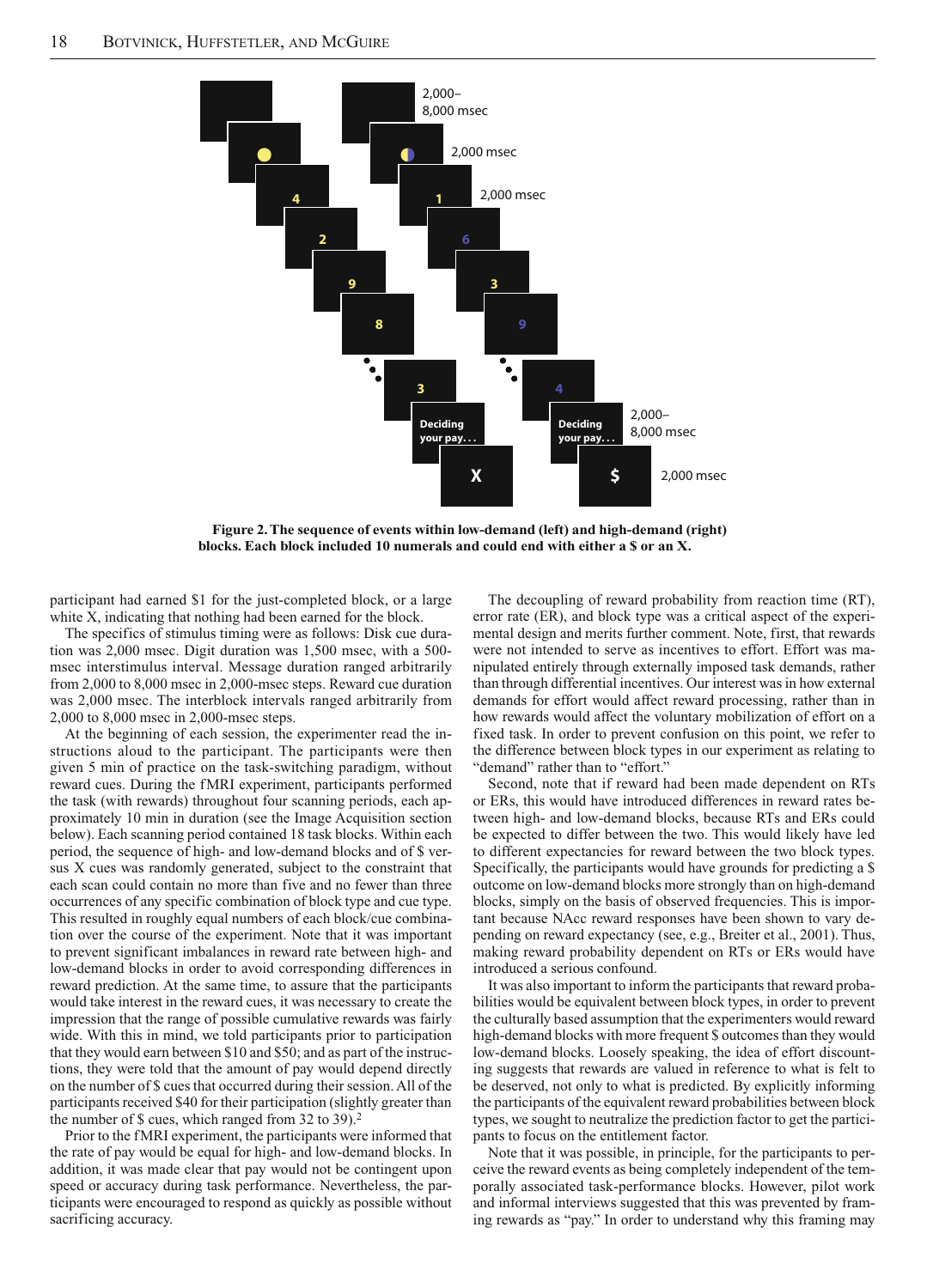have been effective, consider that pay-for-work in everyday life is rarely immediately contingent on the details of work performance. For instance, a factory worker's hourly pay is typically not immediately dependent on the worker's hourly output. In general, in our culture (indeed, including the setting of the typical psychology experiment), one is usually paid a preestablished, fixed amount for performing work within certain, usually implicit, performance bounds. This was precisely the situation in our experiment. It was considered that any effort-discounting effect observed in the fMRI data would provide supportive, if not indisputable, evidence that the participants had understood reward events to be related to block completion.

The control version of the task was designed to verify that any effort-discounting effect observed in the experimental group was specific to reward processing, and not due to nonspecific or incorrectly modeled effects of demand on NAcc activation. The control task was identical to the experimental task, with two exceptions. First, the message at the end of each block read "Calculating, please wait . . . . " Second, the message was followed by an S or a K, rather than a \$ or an X. Control participants were told that the message and these letters were for the information of the experimenter and were irrelevant to the participant's task. However, the instructions were to pay attention during the letter cues, nonetheless, "to make sure you don't miss the beginning of the next block." The instructions prior to the experiment did not mention any block-by-block rewards for task performance. The participants were told they would earn \$20 for their participation, and they received this amount at the end of the experiment.<sup>3</sup>

#### **Image Acquisition**

We collected fMRI images using a Siemens Trio scanner operating at 3 Tesla with a Siemens eight-channel head coil. Each scanning session began with the acquisition of a high-resolution, T1-weighted, axial anatomical image. The anatomical scan was followed by four scans of axial gradient-echo echoplanar images with the following specifications: repetition time (TR)  $= 2,000$  msec, time to echo  $=$ 30 msec,  $\alpha$  = 90°, matrix = 64  $\times$  64, field of view = 24 cm, 3  $\times$  3  $\times$ 3 mm voxels. We collected 33 contiguous slices during each TR. Four functional scans were completed, each containing 306 TRs.

#### **Image Analysis**

Offline data processing was performed using the VoxBo software package (www.voxbo.org). After image reconstruction, the anatomical images were corrected for field inhomogeneities and transformed to standardized space, defined by a Montreal Neurological Institute (MNI) template. The 4-D functional time-series data were interpolated to correct for slice-acquisition timing, spatially realigned to the first TR of the first scan of the study (to correct for participant movement), spatially normalized, and spatially smoothed using a 4-mm fixed width at half-maximum kernel. Within each scan, the signal at each voxel was mean normalized and linearly detrended. Data for participants showing greater than 2 mm of movement in any plane during a single functional scan were excluded from further analysis.

Subsequent analysis focused on five a priori regions of interest (ROIs). A bilateral NAcc ROI (mean voxel count  $=$  35) was defined according to the guidelines proposed by the Massachusetts General Hospital Center for Morphometric Analysis (www.cma.mgh .harvard.edu/). Four further ROIs were defined for comparison with NAcc (see the Results section for further comments on the selection of these ROIs). A medial prefrontal cortex ROI (44 voxels) was estimated from Table 1 and Figure 1 of Knutson, Fong, Adams, Varner, and Hommer (2001). This area was reported in that study to show sensitivity to cues indicating reward outcomes.

The resulting ROI was centered at Talairach coordinates 3, 40,  $-12$ ; the Talairach coordinates were mapped to MNI space using the tal2mni.m function developed at Cambridge University (see imaging.mrc-cbu.cam.ac.uk/imaging/MniTalairach). A bilateral ACC ROI (206 voxels) was based on a meta-analysis of studies implicating the ACC in cognitively demanding tasks (Ridderinkhof, Ullsperger, Crone, & Nieuwenhuis, 2004). The region chosen was based on Figure 1B of Ridderinkhof et al. (2004) and was shaped so as to encompass the region of highest density within the cluster of ACC locations depicted in that figure (centered approximately at Talairach coordinates 0, 14, 41). The resulting ROI corresponded closely to a region identified in a study by Bush et al. (2002) as being involved in reward evaluation. Orbitofrontal and amygdala ROIs were drawn based on inspection of anatomical images. Coverage of the OFC was adequate in 22 of 23 experimental participants. In initial analyses, separate ROIs were drawn for medial and lateral divisions of the OFC (mean voxel count  $= 190$  and 821, respectively), following previous work suggesting differential function across this divide (e.g., O'Doherty, Kringelbach, Rolls, Hornak, & Andrews, 2001). However, data from these subregions were pooled after no significant difference was found in their response to reward cues (\$ vs. X). A left dorsolateral prefrontal cortex (DLPFC) ROI (82 voxels) centered at Talairach coordinates  $-48$ , 21, 21 was drawn from Luks, Simpson, Feiwell, and Miller (2002), which reported activation within this region in association with task switching, the source of cognitive demand in our study.

Within each ROI, spatially averaged signal time courses were passed through a notch filter, removing frequencies above 0.25 Hz and below 0.0032 Hz. The resulting time courses for each ROI were then analyzed using the general linear model (GLM), as implemented in VoxBo. The model included covariates for 10 task events: solid-disk cue, split-disk cue, digit within high-demand block, digit within low-demand block, message following high-demand block, message following low-demand block, \$ following high-demand block, \$ following low-demand block, X following high-demand block, and X following low-demand block. Each of these covariates was convolved with a canonical hemodynamic response function. The intertrial interval provided a baseline. The model also included covariates for intercept, scan effects, and any individual mean signal spikes greater than 3.5 standard deviations from the experimental mean.

Parameter estimates (beta values) were extracted for each ROI for each event type. The resulting values were entered into further analyses, as enumerated in the Results section. ROI analyses of rewardcue responses assumed the form of a repeated measures ANOVA with factors for block type (high vs. low demand) and reward cue (\$ vs. X)*.* Analyses comparing reward-cue activity between the experimental and control groups took the form of a repeated measures ANCOVA with factors for block and cue type (\$ and S vs. X and K) and participant group. These analyses also included, as a covariate, the difference between the parameter estimates for ROI activation during high-demand and low-demand block performance.4 Analyses comparing reward-cue responses between ROIs involved repeated measures ANOVAs with factors for block type, cue type, and ROI.

In order to further establish regional specificity of findings from earlier analysis, a whole-brain exploratory analysis was also conducted. Data were preprocessed and smoothed as described above. To each voxel's time course we applied the same general linear model that was applied to average time courses in the foregoing ROI analyses. Each participant's four parameter estimates for reward cues were then taken to group-level analyses. Single-subject general linear models were estimated using VoxBo software; grouplevel ANOVAs were carried out using AFNI (Cox, 1996). Specific contrasts and associated significance thresholds are described in the Results section.

As discussed further in the Results section, a third set of GLM analyses was conducted in order to examine correlations between ACC activation during numeral classification (within individual blocks) and the NAcc response to the subsequent reward cues. The model included individual covariates for each task block and for each reward cue, as well as one covariate for all disk cues and one covariate for all message events. Parameter estimates for the rewardcue response within the NAcc ROI were entered into a linear regression with regressors for cue type, block type, and ACC parameter estimate, as well as for the NAcc parameter estimate for numeraltask performance in the block preceding each reward cue. The NAcc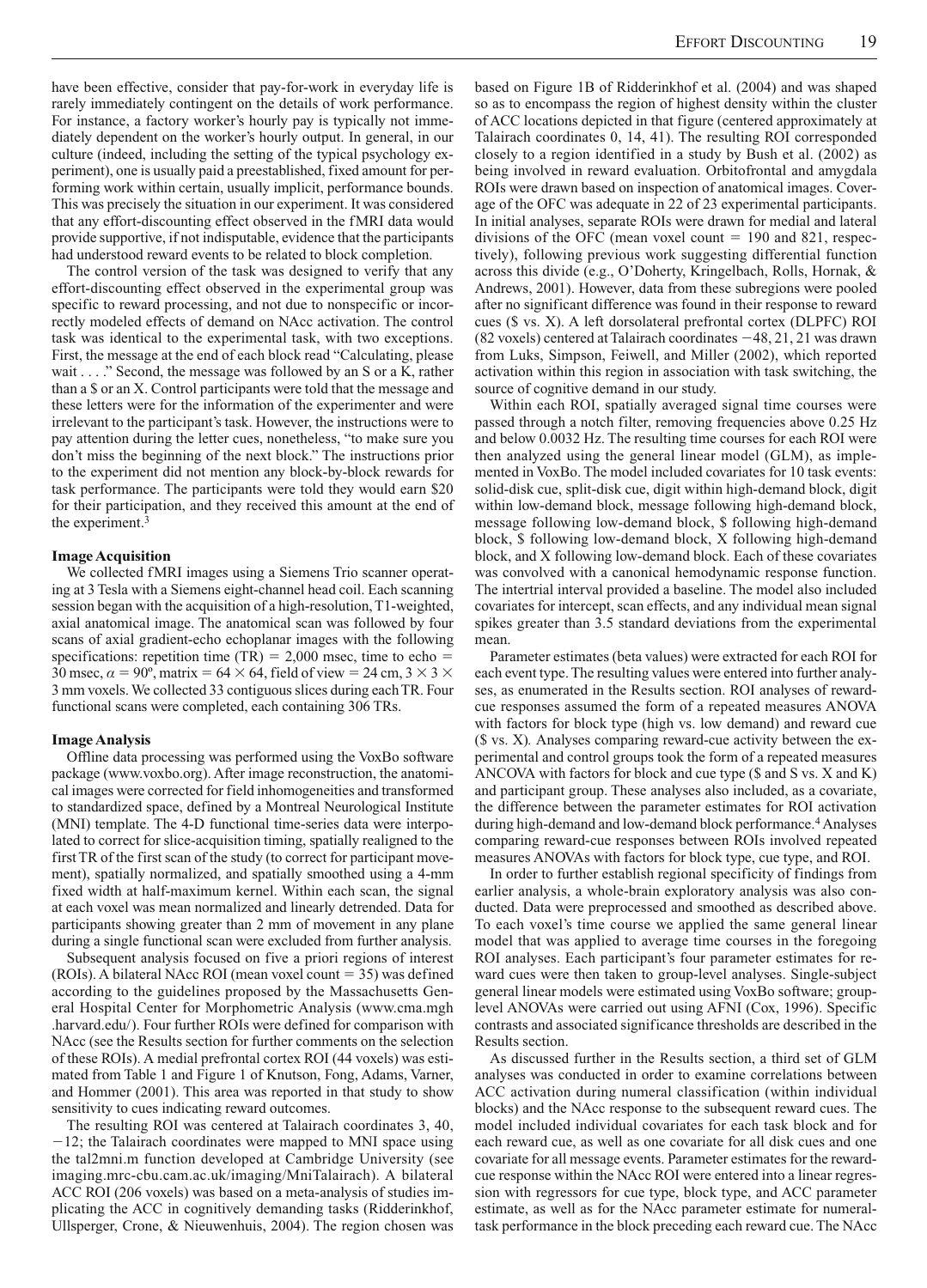parameter estimate was included in order to partial out gradual fluctuations in NAcc activation.

## **RESULTS**

# **Validation of Effort Manipulation**

Both behavioral and fMRI data were consistent with the expectation that task blocks involving continual task switching would be more difficult than blocks requiring no switching. Manual response RTs were slower during highdemand blocks ( $M = 853$  msec) than during low-demand blocks ( $M = 645$  msec)  $[t(22) = -15.6, p < .0001]$ . Manual response percent correct (PC) was lower during high-demand blocks  $(M = 93.7)$  than during low-demand blocks ( $M = 96.6$ ) [ $t(22) = 3.31$ ,  $p = .003$ ]. This effect held for both parity (for low-demand blocks, mean  $RT =$ 664 msec, mean  $PC = 96.5$ ; for high-demand blocks, mean  $RT = 866$  msec, mean  $PC = 92.7$ ) and magnitude (for low-demand blocks, mean  $RT = 614$  msec, mean  $PC =$ 96.7; for high-demand blocks, mean  $RT = 837$  msec, mean  $PC = 94.7$ ). In a questionnaire completed at the end of the experiment, the participants rated high-demand blocks as being more effortful than low-demand blocks (*M* 7.11 vs. 3.78, respectively, on a scale of 1 to 10; Wilcoxon signed-rank test,  $z = -4.15$ ,  $p < .0001$ ). The questionnaire also asked participants to indicate what they believed would have been "fair pay" for the performance of individual high-demand and low-demand blocks. This question was included in the questionnaire for the last 9 participants only, who consistently assigned a higher dollar amount to high-demand blocks than to low-demand blocks [*M* \$1.89 vs. \$0.89, respectively;  $t(8) = 6.93$ ,  $p = .0001$ ], consistent with the idea that the effort required by highdemand blocks was associated with significant disutility, and consistent as well with the choice data obtained in the parallel behavioral study (see the Method section).

A further indication that the demand manipulation was successful was that task performance induced greater activation in high-demand blocks than in low-demand blocks within the dorsal ACC  $[t(22) = 7.00, p < .0001]$ , a region widely considered to monitor task difficulty and demand for cognitive control (Botvinick et al., 2001; Botvinick et al., 2004; Botvinick, Nystrom, Fissell, Carter, & Cohen, 1999; Davis et al., 2005; Kerns et al., 2004; Ridderinkhof et al., 2004) and also proposed to mediate in the subjective experience of mental effort (Naccache et al., 2005).

In order for the control group to serve its intended role, it was important to confirm that participants in that group exerted themselves no less than did participants in the experimental group. Consistent with this, RTs and ERs revealed no significant differences between the control and experimental groups. Indeed, both RTs and ERs were numerically, if not statistically, lower in the control group [for high-demand blocks, mean  $RT = 783$  msec, mean PC = 95.5; for low-demand blocks, mean  $RT =$ 591 msec, mean  $PC = 98.2$ ; main effect of group: RT,  $F(1,33) = 3.59, p = .07$ ; ER,  $F(1,33) = 0.83, p = .37$ .<sup>5</sup> Ironically, this pattern raises the unanticipated possibility that participants in the control group may have exerted slightly greater effort overall than did participants in the

experimental group. In light of this, it is critical to note that no interaction was found between participant group and block type, consistent with the conclusion that the difference in demand was comparable between groups [RT,  $F(1,33) = 0.83, p = .37$ ; ER,  $F(1,33) = 0.03, p = .87$ . Also consistent with this conclusion were the findings that, within the control group, ACC activation during task blocks was greater for high-demand blocks than for lowdemand blocks  $[t(12) = 4.28, p = .001]$  and that the size of this effect did not differ significantly from that of the experimental group  $[t(34) = -0.88, p = .39]$ .

# **Effort Discounting in NAcc**

In order to analyze responses to reward cues, activation values within NAcc were entered into a two-way repeated measures ANOVA with factors for cue (\$ vs. X) and preceding block type (high vs. low demand; see the Method section). Consistent with the findings of previous studies, the NAcc activated more strongly in response to the \$ cue than to the X cue [main effect of cue,  $F(1,22) = 10.97$ ,  $p = .003$ <sup>1.6</sup> We find it critical that NAcc activation also showed a main effect of block type, according to which activation in response to reward cues was higher following low-demand blocks than following high-demand blocks  $[F(1,22) = 10.32, p = .004$ ; see Figure 3A]. This difference was evident for  $\frac{1}{2}$  cues  $\left[\frac{t(22)}{2} = 2.22, p = .037\right]$ *and* for X cues  $[t(22) = 3.09, p = .005]$ . Indeed, in the high-demand condition, the X cue was associated with a relative decrease in NAcc activation, consistent with the idea that under sufficient effort demands, a missed reward can, in fact, register as a loss (see the bottom panel of Figure 1; Kivetz, 2003). The context dependence of NAcc responses to cues marking zero reward also fits with that of previous studies, in which NAcc responses to such cues were affected by reward expectancies (Breiter et al., 2001; Knutson, Taylor, Kaufman, Peterson, & Glover, 2005).

Although the difference between the responses to \$ and X cues was larger on average following high-demand blocks than following low-demand blocks, the factors for reward cue and block type did not show a significant interaction  $[F(1,22) = 1.54, p = .24]$ . Note that such an interaction would follow from some theories of effort discounting, but not from some others. Consider, for example, the two accounts diagrammed in Figure 1. The account illustrated in the upper panel of the figure does not predict an interaction, since net utility is a linear combination of gross reward and effort cost. In contrast, the theory depicted in the lower panel does predict an interaction.7 This is due to the shape of the utility function shown in the figure, which builds in an assumption of loss aversion (by assuming a stronger curvature above the *x*-axis than below it). Of course, both of these predictions depend on the assumption that there is a linear relationship between net utility and NAcc BOLD, and, in this respect, the absence of an interaction in our data must be interpreted with caution. The material point is that the absence of a significant interaction in our data does not contradict any strong prediction arising from the idea of effort discounting.

The absence of a significant interaction between demand and reward cue in the NAcc does, however, raise one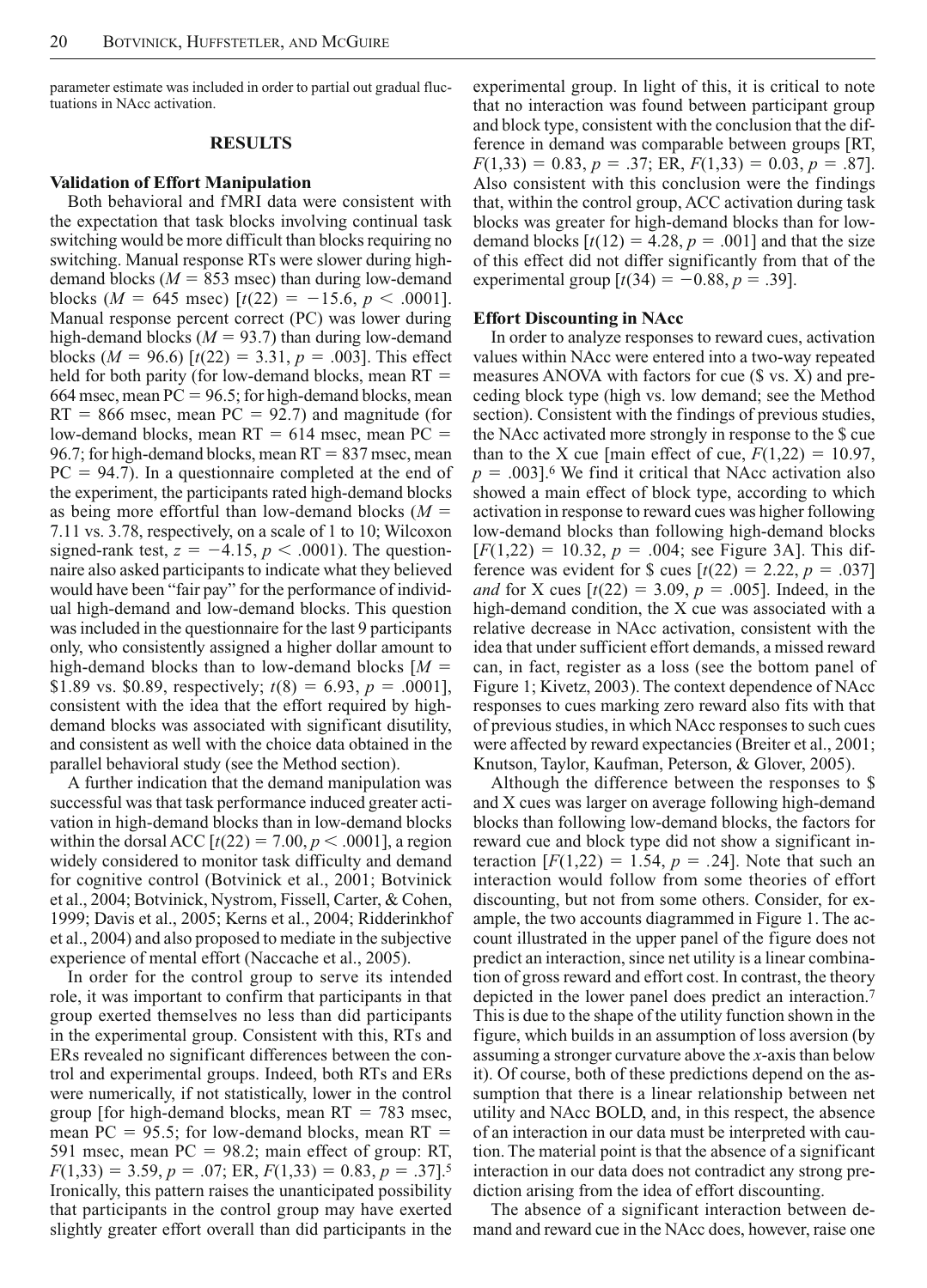

**Figure 3. (A) Top left: Coronal section showing the location of the NAcc ROI. The chart labeled "NAcc" shows the mean parameter estimates for NAcc activation in response to \$ and X cues occurring at the completion of high-demand and low-demand blocks, after subtraction of corresponding parameter estimates from the control condition. Bars indicate standard errors. The other charts show these estimates for the OFC (orbitofrontal cortex), MFC (medial prefrontal cortex), AMG (amygdala), and ACC (anterior cingulate cortex). (B) Top: Coronal section showing the location of the ACC and DLPFC ROIs. Bottom: Regression coefficients for each participant in the experimental group, relating reward-cue responses in the NAcc to task-related activity in the ACC and DLPFC. The position along the horizontal axis reflects the relationship between ACC activation during task performance and the NAcc response to the subsequent reward cue. The position along the vertical axis reflects the relationship between DLPFC activation during task performance and the NAcc response to the subsequent reward cue. A more consistent relationship was observed between ACC and NAcc than between DLPFC and NAcc. (C) Mean NAcc responses to the visual cues occurring at the beginning of high- and low-demand blocks, for the experimental group and the control group. Bars indicate standard errors.**

important interpretive issue. Specifically, it leaves open the possibility that the apparent discounting effect in the NAcc might instead reflect baseline differences between the highand low-demand conditions—that is, a simple carryover of (or rebound from) activation in the NAcc arising during block performance. Fortunately, this interpretation is ruled out by data from the control group, as discussed next.

# **Comparison With the Control Group**

Results from the control group indicated that the effect obtained in the experimental group was specific to reward processing and not due to nonspecific or incorrectly modeled effects of effort on NAcc activation. A two-way ANOVA on NAcc activation in this control condition (see the Method section) revealed no significant main effect of either cue type [S vs. K;  $F(1,12) = 2.72$ ,  $p = .13$ ] or block type  $[F(1,12)$  < 0.001,  $p = .99$ ]. Pooling across cue types, the mean and standard error for NAcc activity (percent change) were 0.12 and 0.09, respectively, in low-demand blocks and 0.012 and 0.10, respectively, in high-demand blocks.

In order to directly compare the profile of NAcc activation in the experimental and control groups, a mixed-effects ANCOVA was conducted including within-participants factors for cue and block type and a between-participants factor for participant group (experimental vs. control; see the Method section). This revealed a significant interaction between block type and participant group  $[F(1,34)] =$ 16.09,  $p = .0003$ , supporting the conclusion that the impact of demand on the response to the ensuing reward cue differed between the experimental and control groups.

Note that this difference between groups was not explained by any difference in NAcc activity leading up to reward-delivery events. In both groups, NAcc activity during block performance was slightly higher during lowdemand than during high-demand blocks. This effect was at trend level in the experimental group  $[t(22) = 1.87]$ ,  $p = .074$ ] and was statistically significant in the control group  $[t(22) = 2.77, p = .011]$ . However, the size of this difference between block types did not differ significantly between groups  $[t(34) = 1.06, p = .30]$ . Moreover, the magnitude of the difference for individual participants was included as a covariate in the ANCOVA comparing the experimental and control groups (see the Method section). Thus, the difference in the discounting effect be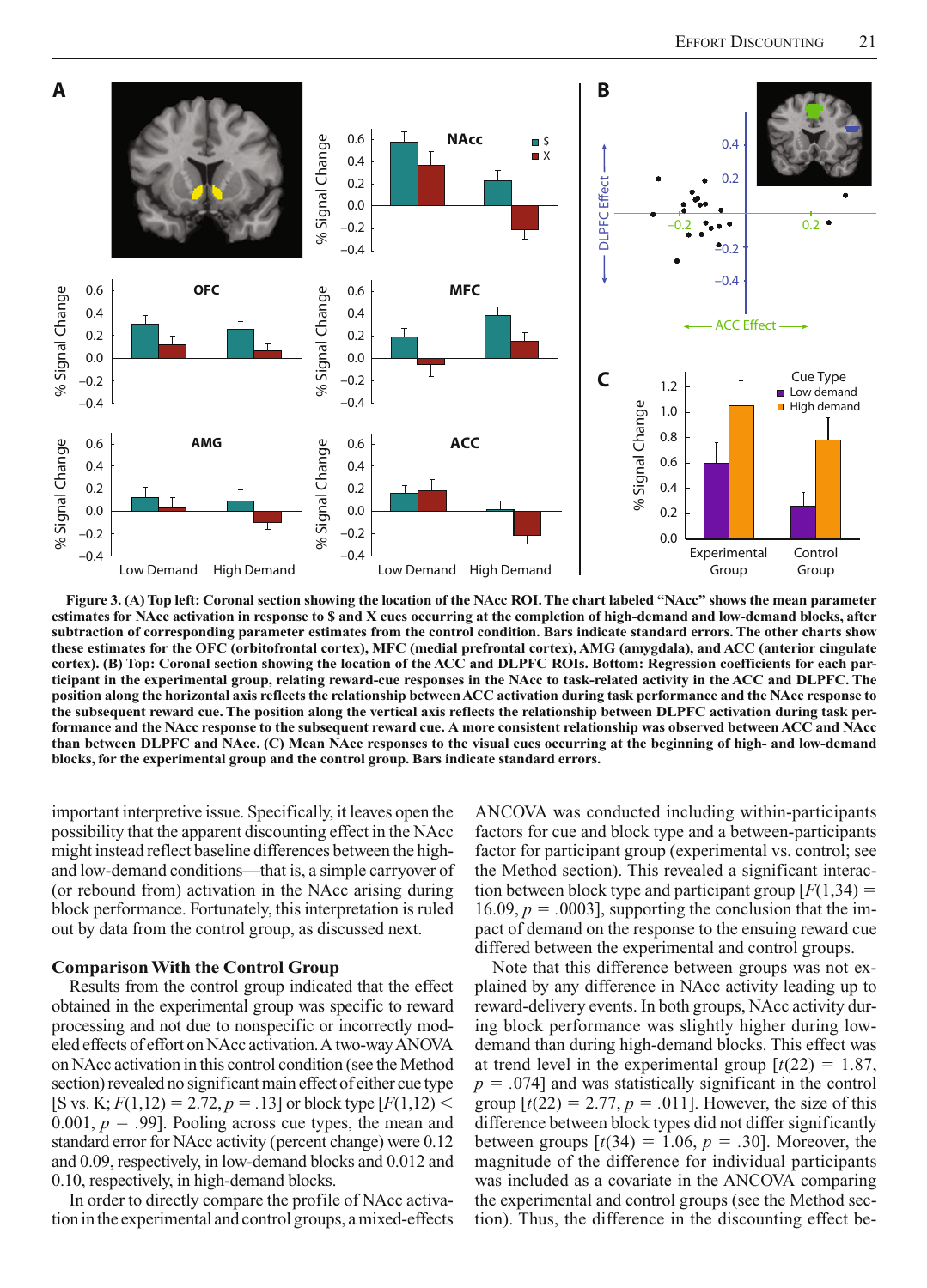tween groups is unlikely to reflect a carryover from earlier task-induced differences in NAcc activity.

## **Comparison With Other Regions**

In order to investigate the anatomical specificity of the activation pattern observed in the NAcc, we evaluated activation in four other ROIs: two associated in previous research with processing of reward (but not demands for effort), and two associated with both reward and effort processing.

The orbitofrontal cortex (OFC) has been extensively implicated in the representation of reward information (e.g., Rolls, 2004; Schultz, Tremblay, & Hollerman, 2000). However, Rudebeck et al. (2006) provided evidence that the OFC does not play a critical role in the representation of effort costs. Consistent with this, we found that OFC activity was significantly affected by reward information [main effect of reward cue,  $F(1,21) = 8.85, p = .007$ ], but not by the level of effort demanded [main effect of block type,  $F(1,21) = 2.12$ ,  $p = .160$ ] (see Figure 3A).<sup>8</sup> The main effect of demand observed in the NAcc differed significantly from the pattern observed in the OFC  $[F(1,21) = 5.29, p = .032].$ 

An analogous pattern was observed in the medial prefrontal cortex (MFC), within a rostral region previously reported to respond to reward outcomes (Knutson et al., 2001; Rogers et al., 2004), but not previously associated with the processing of effort demands (see Figure 3A). As was the case for the OFC, this region showed a main effect of reward cue  $[F(1,22) = 4.84, p = .039]$ , but not of block type  $[F(1,22) = 0.36, p = .55]$ . The main effect of demand observed in the NAcc differed significantly from the pattern observed in the MFC  $[F(1,22) = 14.37]$ ,  $p = .001$ .

The basolateral nucleus of the amygdala has been implicated in both reward (see Baxter & Murray, 2002) and effort (Floresco & Ghods-Sharifi, 2007) processing. In our experiment, although the main effect of reward cue did not reach significance in the experimental group  $F(1,22)$  = 2.45,  $p = .13$ ], the amygdala response to \$ versus X did differ significantly from that for control  $[F(1,33) = 4.68]$ ,  $p = .038$ ]. However, the amygdala showed no significant effect of block type  $[F(1,22) = 0.76, p = .39]$ , and the pattern here differed significantly from that seen in the NAcc  $[F(1,22) = 5.75, p = .025].$ 

A different profile was observed in the dorsal ACC, another region associated with both reward (e.g., Bush et al., 2002; Shidara & Richmond, 2002) and effort (e.g., Botvinick, 2007; Botvinick et al., 2004; Walton et al., 2003) processing. The ACC showed a main effect of block type  $[F(1,22) = 12.15, p = .002]$ , but no significant main effect of reward cue  $[F(1,22) = 1.19, p = .29]$ .<sup>9</sup> The response of the NAcc to reward cues differed significantly from that of the ACC  $[F(1,33) = 9.80, p = .005]$ . The ACC did show a trend toward interaction between reward and block type  $[F(1,22) = 3.01, p = .10]$ . However, the interaction pattern did not differ significantly from that observed in the controls  $[F(1,33) = 0.04, p = .83]$ .

The overall pattern of findings is summarized in Table 1. In short, three regions—the OFC, the MFC, and

**Table 1 Summary of Results From Region of Interest (ROI) Analyses**

| <b>ROI</b>                | Effect     |                   |                          |
|---------------------------|------------|-------------------|--------------------------|
|                           | Reward Cue | <b>Block Type</b> | Interaction              |
| Nucleus accumbens         |            |                   |                          |
| Orbitofrontal cortex      |            |                   |                          |
| Medial prefrontal cortex  |            |                   |                          |
| Amygdala                  | $(+)$      |                   |                          |
| Dorsal anterior cingulate |            |                   | $\overline{\phantom{a}}$ |

Note—Plus signs indicate that the relevant effects were observed in the experimental group ( $p < .05$ ). The parenthesized plus sign indicates that the relevant effect did not reach significance in the experimental group, but did do so when the experimental group was compared with the control group.

the amygdala—displayed some sensitivity to reward, and one—the ACC—appeared to encode effort costs. However, among the regions studied, only the NAcc showed both effects. The effort-discounting effect observed in the NAcc thus appears to be regionally specific.

To further test the specificity of the pattern obtained in the NAcc, we conducted an exploratory analysis, as detailed in the Method section. Our intention in running this analysis was to localize joint main effects of cue and block type, examining whether these appeared in regions outside the NAcc. However, consistent with the assumptions about statistical power that prompted an initial ROI-based analysis, no region (including the NAcc) passed conventional Bonferroni-corrected significance thresholds, neither for this conjunction of main effects, nor for the interaction between cue and block type. As a follow-up measure, we identified the lowest uncorrected *F*-value threshold at which at least 1 voxel in both the left and the right NAcc survived for both main effects. This threshold turned out to be  $F(1,22) = 9.67$ , corresponding to an uncorrected *p* value of .005 for each main effect. We then surveyed the rest of the brain for voxels that survived this same threshold. A total of 118 such voxels were found: 92 in the occipital cortex (right calcarine gyrus, 13; middle gyrus, 26 right, 32 left; inferior gyrus, 15 right, 4 left; left superior gyrus, 2), 19 in the parietal cortex (superior lobule, 4 left, 8 right; left inferior lobule, 2; right supramarginal gyrus, 1; right angular gyrus, 4), 4 in the frontal cortex (left middle gyrus, 1; left inferior gyrus, 3), 2 in the left inferior temporal gyrus, and 1 in the left cerebellum. Although it is tempting to interpret the occurrence of suprathreshold voxels in some of these regions, caution is dictated by the nature of the analysis, which involves a low (and nondirectional) statistical threshold. What the analysis does clearly indicate is that the dual main effect obtained in the NAcc ROI analysis does not reflect an anatomically generalized, nonspecific pattern. Whether the effect is unique to the NAcc or shared by other specific regions is a question that demands further experimentation.

# **ACC As a Source of Information on Effort Demands**

As discussed earlier, effort discounting can be understood as a form of reference-dependent reward processing. Specifically, the cost of effort can be viewed as setting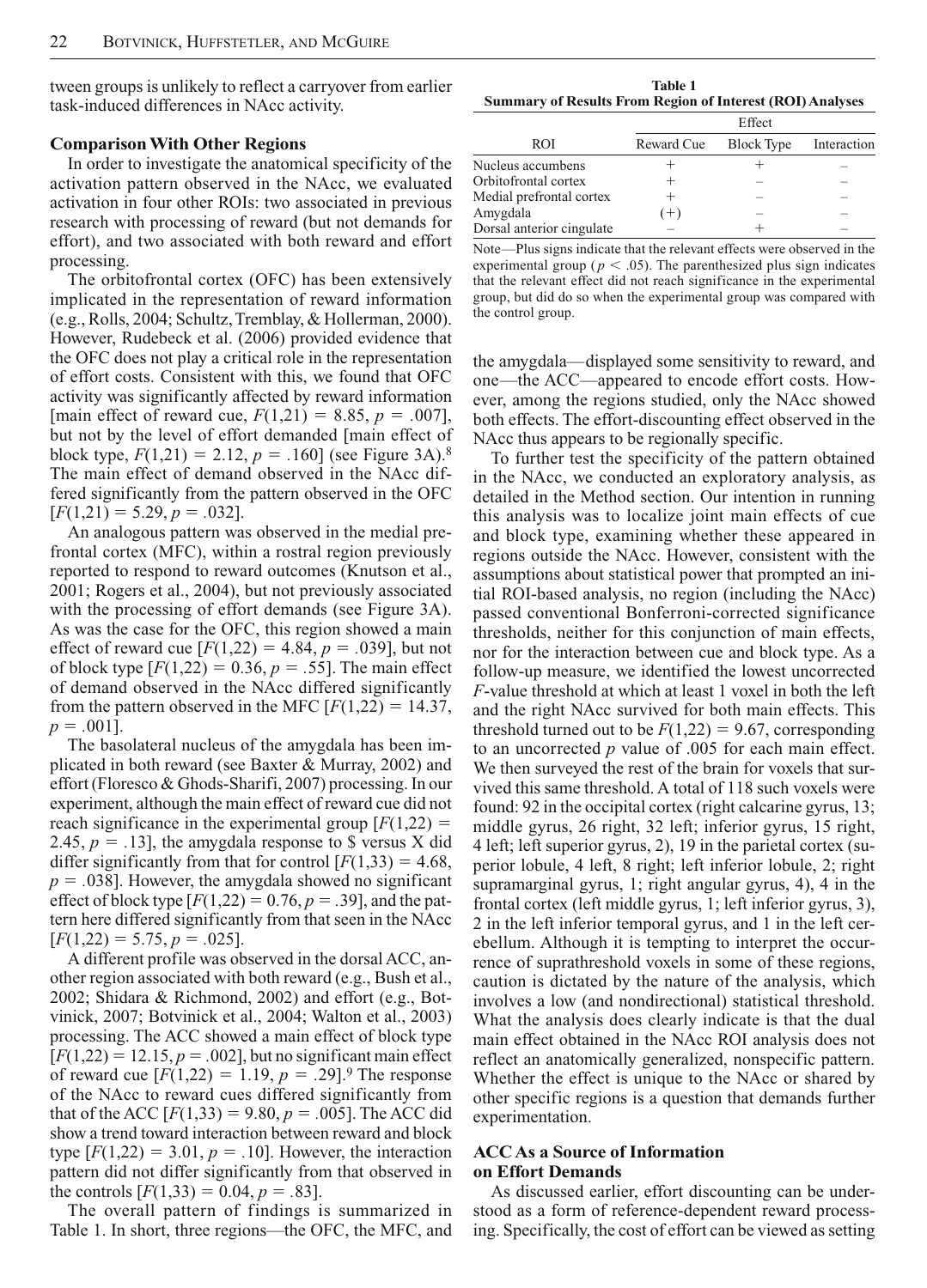a reference point against which rewards are measured (see Figure 1). Thus, in considering the neural correlates of effort discounting, one important question is this: How is the reference point set?

One neural structure that seems likely to be involved is the dorsal ACC. As previously noted, the ACC has been proposed to monitor task difficulty, possibly indexed by conflicts in information processing (Botvinick et al., 2004; Ridderinkhof et al., 2004). This perspective is consistent with our finding, in the present experiment, of greater ACC activation during task performance in high-demand blocks than in low-demand blocks. Other evidence suggests that the ACC may also play a role in effort-based decision making (Botvinick, 2007; Rushworth, Walton, Kennerley, & Bannerman, 2004; Walton et al., 2003). Furthermore, on an anatomical level, the ACC sends direct connections to the NAcc (Croxson et al., 2005; Kunishio & Haber, 1994). All of these considerations make it plausible that the ACC serves as a source of effort demand information to the NAcc.

If this is accurate, then, in the context of our experiment, one would expect activation in the ACC during the numeral classification task (within individual blocks) to correlate inversely with the NAcc response to subsequent reward cues. To test this prediction, we conducted a set of regression analyses based on estimates of block-by-block activation in the ACC and the NAcc (see the Method section). A regression based on the entire group of experimental participants confirmed a highly significant inverse relationship between ACC activation during task performance in individual blocks and the NAcc response to the subsequent reward cue [standardized regression coefficient  $(\beta)$ ,  $-.20$ ,  $p < .0001$ <sup>10</sup> Notably, this relationship persisted even when an indicator variable for block type was included as a regressor ( $\beta = -.16$ ,  $p < .0001$ ) and when data for low- and high-demand blocks were analyzed separately (low demand,  $\beta = -.10$ ,  $p = .02$ ; high demand,  $\beta = -0.22$ ,  $p < 0.0001$ ). In other words, even after controlling for external demands for effort, activation in the ACC during effort expenditure predicted subsequent reductions in NAcc reward responses. This finding was found to be consistent across participants, with participant-specific regressions yielding negative regression coefficients for ACC activation in 21 of 23 cases  $[M = -0.14, t(22) =$  $-3.77, p = .001$ ; see Figure 3B].

In order to investigate the anatomical specificity of this relationship between the ACC and the NAcc, we performed the same regression analysis on activation in the left DLPFC (see the Method section), another region widely believed to play a role in cognitively demanding situations (Luks et al., 2002; Miller & Cohen, 2001), but not generally associated with a monitoring role (Botvinick et al., 1999). Although this region was indeed more active during task performance in high-demand blocks than in low-demand blocks  $[t(22) = 9.97, p < .0001]$ , its level of activation on individual blocks did not show any significant correlation with the NAcc response to the ensuing reward cue, either in an omnibus analysis ( $\beta = -.01$ ,  $p = .67$ ) or in individual participant analyses [mean  $\beta =$  $-0.004$ ,  $t(22) = -0.14$ ,  $p = 0.89$ ; see Figure 3B].

# **Effort Discounting or Reward Prediction?**

As noted in the Method section, an important consideration affecting our experimental design was that NAcc responses to reward outcomes may be modulated by the degree to which such outcomes are predicted (Breiter et al., 2001; Knutson et al., 2005). A particular concern was that our participants might spontaneously assume that \$ outcomes would occur more frequently after high- than low-demand blocks. If the participants had adopted this assumption, this would have created an alternative explanation for our results—namely, that NAcc responses were reduced after high-demand blocks because the participants literally predicted a higher average level of reward in that context, as compared with NAcc responses after low-demand blocks. Note the critical difference between this and the effort-discounting account, which explains the observed pattern not as a result of differential reward prediction, but as reflecting a process that values rewards relative to their associated effort demands.

In order to discourage differential reward prediction, we explicitly informed the participants that the frequency of \$ outcomes would not differ between block types. The provision of these instructions militates, to some extent, against a reward prediction account of our findings. Nevertheless, it is admittedly conceivable that the participants elected to ignore the information we provided, as well as their own experience in the task, in order to believe that reward rates would differ between block types. In view of this possibility, it is worth considering two further pieces of evidence.

The first is our finding of a correlation between the magnitude of the NAcc effort discounting effect and ACC activity during task performance. In order to explain this aspect of the data in terms of reward prediction, one would need to assume not only that the participants predicted more frequent rewards on high demand blocks, but also that the strength of this prediction was dynamically adjusted on the basis of the specific level of difficulty encountered during performance of each individual block, as indexed by ACC activation. It seems unlikely that the participants would have made such fine-grained reward predictions.

The second piece of evidence involves an aspect of our data that has not been previously discussed. Recall that each block in our experiment began with the presentation of a visual cue that indicated whether the block would involve high or low demand (see Figure 2). Note that for a participant who believed that \$ outcomes were more likely on high-demand blocks, these initial cues should convey differential reward predictions. Given previous evidence indicating that the NAcc responds to events predictive of reward (see, e.g., Knutson & Cooper, 2005; Nicola, Yun, Wakabayashi, & Fields, 2004), one might therefore expect the cue leading high-demand blocks to induce greater NAcc activation than that leading low-demand blocks. One problem with this prediction is that such a difference in cue-related activity could arise from sources other than reward prediction, such as arousal, motor preparation, or simple temporal overlap between cue- and task-related activation in the NAcc. Fortunately, a cleaner prediction can be framed: If the participants expected more frequent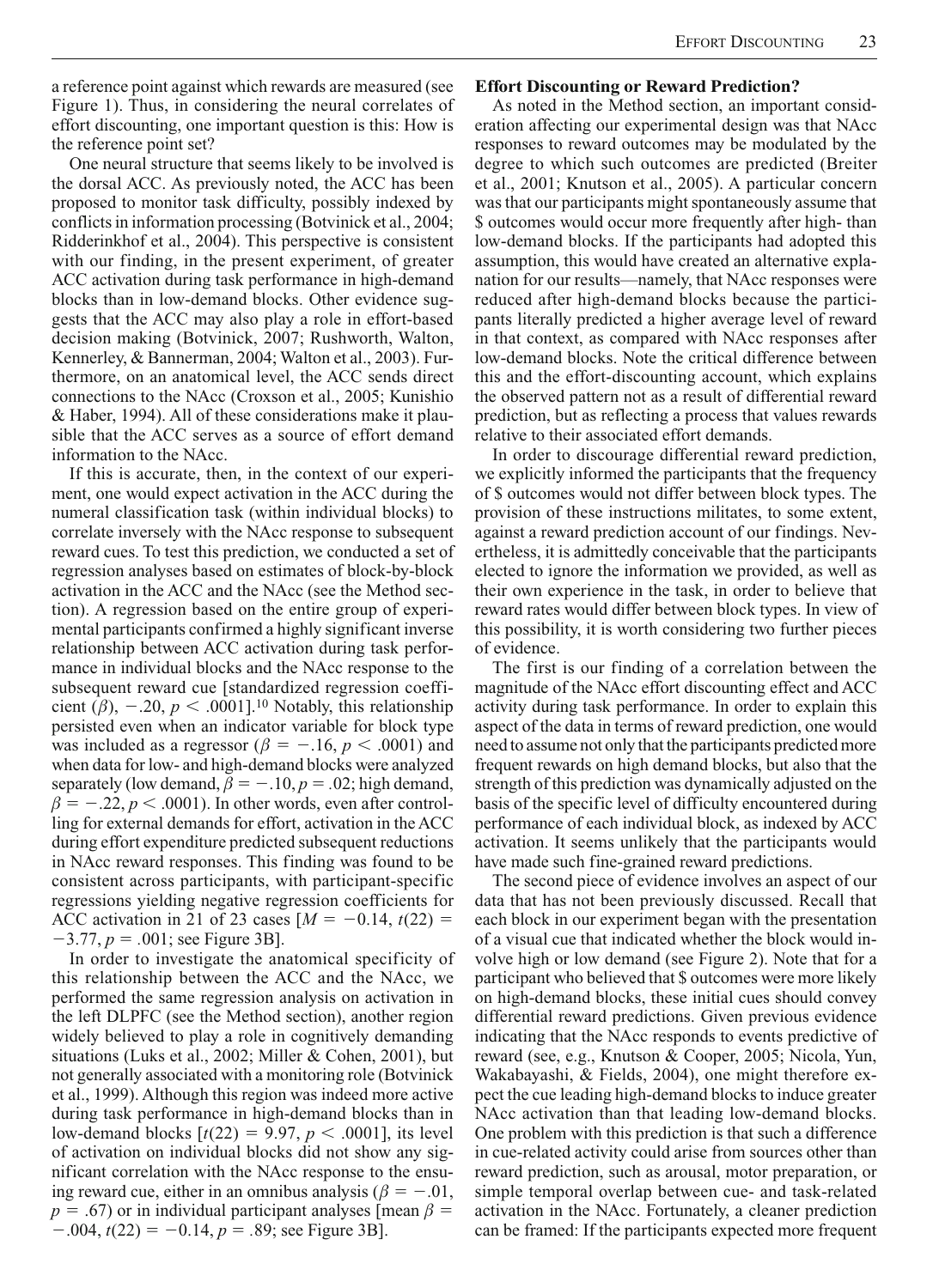\$ cues on high-demand blocks, the NAcc should respond more strongly to the high-demand cue than to the lowdemand cue; and because this difference would relate specifically to reward prediction, it should *not* be observed in the control group, where no rewards were delivered.

The pattern actually observed is presented in Figure 3C. The NAcc did respond more strongly to the high-demand cue. However, contrary to a reward-prediction account, this effect appeared with comparable magnitude in both the experimental group and the control group. The difference was statistically significant in both the experimental group  $[t(22) = 4.615, p = .0001]$  and the control group  $[t(12) = 4.0474, p = .0016]$ . An ANOVA with factors for cue type and group yielded a nonsignificant trend toward a main effect of group  $[F(68,1) = 2.67, p = .12]$ , but showed no sign of an interaction between cue and group  $[F(68,1) = 0.04, p = .85].$ 

This pattern of NAcc responses is inconsistent with a reward prediction account, but it is open to several other explanations. For example, as suggested above, it could be connected with elevated arousal in anticipation of high-demand blocks. It is also inviting to consider that the NAcc response to the task cues might relate to the effortdiscounting effect seen later in each trial. As we have discussed, effort discounting can be viewed as an instance of reference-dependent reward processing. With this in mind, the cue-related NAcc response might be interpreted as reflecting a reference-setting event, with a stronger NAcc response reflecting the establishment of a higher reference point for reward. If this interpretation is valid, one should expect to see a positive correlation across experimental participants between the size of the cue-type effect in the NAcc and the size of the effort-discounting effect. Such a correlation was indeed observed ( $r = .57$ ;  $p = .005$ ).<sup>11</sup>

If the cue-related NAcc response does indeed represent a reference-setting event, it is interesting that this event occurs in the control condition, in which no outcomes are framed as rewards. This could indicate that the reference setting event associated with anticipated effort is in some sense obligatory. Whatever its interpretation, this aspect of our findings seems to invite further experimental investigation.

# **DISCUSSION**

Taken together, our experimental results suggest that NAcc responses to cued rewards are decremented because of the effort required to earn those rewards, a neural correlate of effort discounting. The data are also consistent with the idea that information about the demand for effort comes to the NAcc, at least in part and in some circumstances, from the dorsal ACC.

These conclusions are concordant with existing theories of both NAcc and ACC function. As noted earlier, the NAcc is widely understood to be involved in the processing of rewards (Breiter et al., 2001; McClure, York, & Montague, 2004; O'Doherty, 2004). One influential interpretation of existing findings is that the NAcc encodes errors in reward prediction (McClure et al., 2004; O'Doherty, Dayan, Friston, Critchley, & Dolan, 2003; but see Nicola et al., 2004). A critical feature of this account, also found in some contemporary behavioral theories of reward processing (Tversky & Kahneman, 1992), is that reward is represented not in absolute terms, but is instead relative to a standard or reference point. This reference dependence accords well with the present findings, which suggest that the NAcc encodes a reward's magnitude relative to its cost in effort.

Our results are also consistent with assertions that the NAcc plays a role in effort-based decision making (Salamone et al., 2003; Walton et al., 2006). This perspective focuses on cost–benefit analyses computed in advance of effort expenditure, whereas our focus—following recent work on delay discounting (Roesch et al., 2006)—has been on the moment when reward outcomes are revealed: following effort. Nevertheless, the ability to perform cost– benefit analyses depends on knowledge gleaned from previous experience with reward (McClure et al., 2004; O'Doherty et al., 2003) and effort (Botvinick, 2007) outcomes. Thus, there may be a functional connection between the pattern of NAcc behavior reported here and the proposed role of this structure in behavioral decision making. Of note, in preliminary work, Croxson, Walton, and Rushworth (in press) have reported NAcc effort discounting effects analogous to those we have reported, but occurring when reward cues were presented prior to effort expenditure. Exploring the relationship between Croxson et al.'s findings and the ones reported here presents an important objective for further research.

The present results accord with previous work regarding the ACC, as well. As noted above, one perspective on ACC function links it to the monitoring of task difficulty or the demand for cognitive control (Botvinick et al., 2001; Botvinick et al., 2004; Botvinick et al., 1999; Brown & Braver, 2005; Davis et al., 2005; Kerns et al., 2004; Ridderinkhof et al., 2004). The ACC has also been proposed to mediate in the subjective experience of mental effort (Naccache et al., 2005). Both of these perspectives are clearly consistent with our proposal that the ACC serves as a source of effort demand information in the evaluation of rewards. According to another (not unrelated) theoretical perspective, the ACC appears to play a key role in effort-based decision making (Botvinick, 2007; Floresco & Ghods-Sharifi, 2007; Rushworth et al., 2004; Walton et al., 2003). Walton et al. (2006) have proposed, in particular, that the ACC affects decision making through its influence on the NAcc. The resonance between this proposal and the work we have reported here is readily evident. Nevertheless, it is once again important to acknowledge the distinction between cost–benefit analyses computed ahead of action selection and the representation of rewards at the time of their conferral. It will be interesting to consider how the role of the ACC in modulating online reward processing, as studied in our experiment, may relate to its putative role in cost–benefit analysis and decision making.

The present findings dovetail well with existing neuroscientific data, and they also fit with behavior-based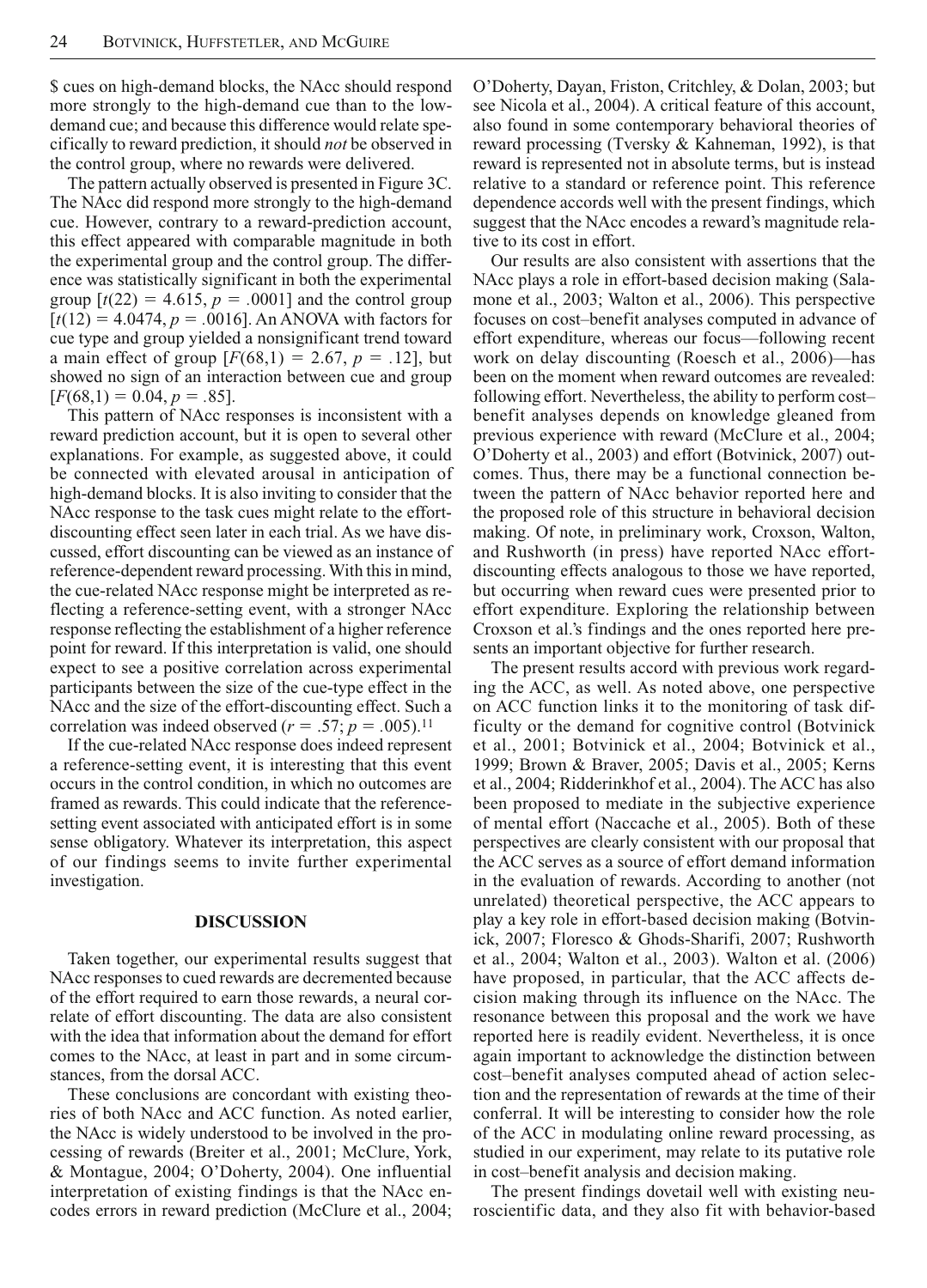accounts of effort discounting. In research in both humans and animals, effort discounting has generally been inferred from a preference for rewards that can be easily obtained over rewards demanding greater effort (Denk et al., 2005; Floresco & Ghods-Sharifi, 2007; Kivetz, 2003; Phillips et al., 2007; Rudebeck et al., 2006; Rushworth et al., 2004; Salamone et al., 2007; Salamone et al., 2003; Schweimer & Hauber, 2006; Schweimer, Saft, & Hauber, 2005; Solomon, 1948; Walton et al., 2003; Walton, Bannerman, & Rushworth, 2002; Walton et al., 2006; Zipf, 1949). The present findings complement this behavioral pattern, providing evidence of a direct neural correlate for what has so far been primarily a theoretical construct motivated by behavioral observations.

Having made this point, it is also critical to acknowledge a small but important set of animal behavior studies that have been interpreted as running counter to the notion of effort discounting. For example, several studies (Clement, Feltus, Kaiser, & Zentall, 2000; Friedrich & Zentall, 2004; Kacelnik & Marsh, 2002) have shown that birds prefer rewards usually obtained through a high degree of effort over more easily obtained rewards when free access is given to both (however, see Vasconcelos, Urcuioli, & Lionello-DeNolf, 2007). Understanding the relationship between such findings and those we have reported here presents an important challenge. However, it should be noted that this challenge is not isolated to our own work: It is not yet clear how the reported preference for effortassociated rewards fits with the general finding, from a much larger body of research, that animals tend to favor low-effort routes to reward. It is also worth noting that Clement and Zentall (2002) have demonstrated analogous effects when delay is substituted for effort, meaning that the interpretive challenge applies not only to effort discounting, but also to the even more firmly established construct of delay discounting.

The work we have reported here raises a number of other issues for further investigation. For example, would the same pattern of NAcc activation hold in the case of physical, rather than mental, effort, and would the same relationship be observed between NAcc and ACC activation? Would the pattern change with alterations in NAcc dopamine concentrations, which have been shown to affect breakpoints in effort-based decision making (see Figure 1)? The experimental paradigm we employed here could also be used to investigate individual differences relevant to effort and reward, including differences in intrinsic motivation, industriousness, and need for cognition. Another dimension of interest from the point of view of individual differences is personal wealth, which has been shown to affect reward processing at both behavioral and neural levels (Tobler, Fletcher, Bullmore, & Schultz, 2007). It would be interesting to know whether this factor also affects effort discounting, as intuition suggests it might. Finally, it could be productive to investigate whether the relationship between effort and reward, as reflected in NAcc activation, is altered in clinical conditions characterized by changes in motivation, such as major depression and bipolar disorder, as some parallel research (e.g., Salamone, Correa, Mingote, Weber, & Farrar, 2006) has already suggested.

Before closing, it is important to acknowledge some weaknesses of the present study that could be addressed in later experiments. First, although it was not statistically significant, a trend toward an overall difference in RTs was observed between the control group and the experimental group. As discussed above, such a difference has limited impact on the interpretation of the data, since the difference in RT between high- and low-demand blocks was comparable between groups. Nonetheless, it would be desirable to see the central neuroimaging result replicated in the context of more precisely matched behavioral conditions. Second, the results of our whole-brain analyses indicated insufficient power to investigate the effort- discounting effect in a fully exploratory fashion. Methods for accessing this effect with greater statistical power would offer a clear advantage in further study of the relationship between effort and reward processing.

## **AUTHOR NOTE**

This study was funded by Grant P50 MH062196 from the National Institute of Mental Health to the first author. The data for this study were collected when all three authors were at the University of Pennsylvania; data analysis was conducted after all three authors moved to Princeton University. Correspondence concerning this article should be addressed to M. M. Botvinick, 3-S-13 Green Hall, Princeton University, Princeton, NJ 08540 (e-mail: matthewb@princeton.edu).

#### **REFERENCES**

- Baxter, M. G., & Murray, E. A. (2002). The amygdala and reward. *Nature Reviews Neuroscience*, **3**, 563-573.
- BOTVINICK, M. M. (2007). Conflict monitoring and decision making: Reconciling two perspectives on anterior cingulate function. *Cognitive, Affective, & Behavioral Neuroscience*, **7**, 356-366.
- Botvinick, M. M., Braver, T. S., Barch, D. M., Carter, C. S., & Cohen, J. D. (2001). Conflict monitoring and cognitive control. *Psychological Review*, **108**, 624-652.
- Botvinick, M. M., Cohen, J. D., & Carter, C. S. (2004). Conflict monitoring and anterior cingulate cortex: An update. *Trends in Cognitive Sciences*, **8**, 539-546.
- Botvinick, M. [M.], Nystrom, L. E., Fissell, K., Carter, C. S., & Cohen, J. D. (1999). Conflict monitoring versus selection-for-action in anterior cingulate cortex. *Nature*, **402**, 179-181.
- Breiter, H. C., Aharon, I., Kahneman, D., Dale, A., & Shizgal, P. (2001). Functional imaging of neural responses to expectancy and experience of monetary gains and losses. *Neuron*, **30**, 619-639.
- Brosnan, S. F., & de Waal, F. B. M. (2003). Monkeys reject unequal pay. *Nature*, **425**, 297-299.
- Brown, J. W., & Braver, T. S. (2005). Learned predictions of error likelihood in the anterior cingulate cortex. *Science*, **307**, 1118-1121.
- Bush, G., Vogt, B. A., Holmes, J., Dale, A. M., Greve, D., Jenike, M. A., & Rosen, B. R. (2002). Dorsal anterior cingulate cortex: A role in reward-based decision making. *Proceedings of the National Academy of Sciences*, **99**, 523-528.
- Clement, T. S., Feltus, J. R., Kaiser, D. H., & Zentall, T. R. (2000). "Work ethic" in pigeons: Reward value is directly related to the effort or time required to obtain the reward. *Psychonomic Bulletin & Review*, **7**, 100-106.
- Clement, T. S., & Zentall, T. R. (2002). Second-order contrast based on the expectation of effort and reinforcement. *Journal of Experimental Psychology: Animal Behavior Processes*, **28**, 64-74.
- Cox, R. W. (1996). AFNI: Software for analysis and visualization of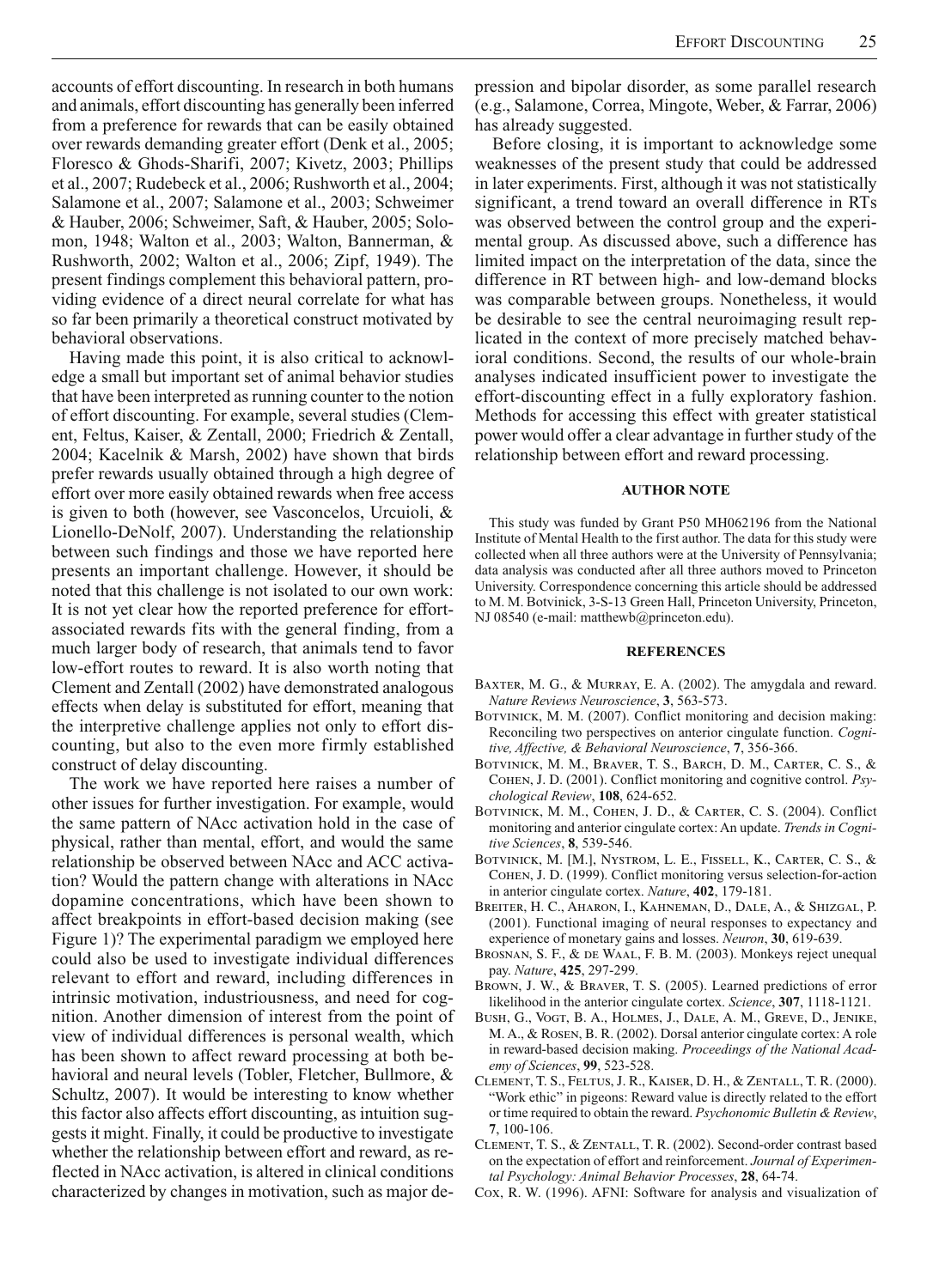functional magnetic resonance neuroimages. *Computers & Biomedical Research*, **29**, 162-173.

- Croxson, P. L., Johansen-Berg, H., Behrens, T. E. J., Robson, M. D., PINSK, M. A., GROSS, C. G., ET AL. (2005). Quantitative investigation of connections of the prefrontal cortex in the human and macaque using probabilistic diffusion tractography. *Journal of Neuroscience*, **25**, 8854-8866.
- Croxson, P. L., Walton, M. E., & Rushworth, M. F. S. (in press). The basis of effort and delay anticipation in the human brain. *NeuroImage*.
- Davis, K. D., Taylor, K. S., Hutchison, W. D., Dostrovsky, J. O., McAndrews, M. P., Richter, E. O., & Lozano, A. M. (2005). Human anterior cingulate cortex neurons encode cognitive and emotional demands. *Journal of Neuroscience*, **25**, 8402-8406.
- Delgado, M. R., Nystrom, L. E., Fissell, C., Noll, D. C., & Fiez, J. A. (2000). Tracking the hemodynamic responses to reward and punishment in the striatum. *Journal of Neurophysiology*, **84**, 3072-3077.
- Denk, F., Walton, M. E., Jennings, K. A., Sharp, T., Rushworth, M. F. S., & Bannerman, D. M. (2005). Differential involvement of serotonin and dopamine systems in cost–benefit decisions about delay or effort. *Psychopharmacology*, **179**, 587-596.
- Elliott, R., Friston, K. J., & Dolan, R. J. (2000). Dissociable neural responses in human reward systems. *Journal of Neuroscience*, **20**, 6159-6165.
- FLORESCO, S. B., & GHODS-SHARIFI, S. (2007). Amygdala-prefrontal cortical circuitry regulates effort-based decision making. *Cerebral Cortex*, **17**, 251-260.
- FRIEDRICH, A. M., & ZENTALL, T. R. (2004). Pigeons shift their preference toward locations of food that take more effort to obtain. *Behavioural Processes*, **67**, 405-415.
- Kacelnik, A., & Marsh, B. (2002). Cost can increase preference in starlings. *Animal Behaviour*, **63**, 245-250.
- Kerns, J. G., Cohen, J. D., MacDonald, A. W., III., Cho, R. Y., Stenger, A., & Carter, C. S. (2004). Anterior cingulate conflict monitoring and adjustments in control. *Science*, **303**, 1023-1026.
- KIVETZ, R. (2003). The effects of effort and intrinsic motivation on risky choice. *Marketing Science*, **22**, 477-502.
- KNUTSON, B., & COOPER, J. C. (2005). Functional magnetic resonance imaging of reward prediction. *Current Opinion in Neurology*, **18**, 411-417.
- Knutson, B., Fong, G. W., Adams, C. M., Varner, J. L., & Hommer, D. (2001). Dissociation of reward anticipation and outcome with eventrelated fMRI. *NeuroReport*, **12**, 3683-3687.
- Knutson, B., Taylor, J., Kaufman, M., Peterson, R., & Glover, G. (2005). Distributed neural representation of expected value. *Journal of Neuroscience*, **25**, 4806-4812.
- Kunishio, K., & Haber, S. N. (1994). Primate cingulostriatal projection: Limbic striatal versus sensorimotor striatal input. *Journal of Comparative Neurology*, **350**, 337-356.
- Locke, J. (1987). *The second treatise of government*. London: Collier MacMillan. (Original work published 1690)
- Luks, T. L., Simpson, G. V., Feiwell, R. J., & Miller, W. L. (2002). Evidence for anterior cingulate cortex involvement in monitoring preparatory attentional set. *NeuroImage*, **17**, 792-802.
- McClure, S. M., York, M. K., & Montague, P. R. (2004). The neural substrates of reward processing in humans: The modern role of fMRI. *Neuroscientist*, **10**, 260-268.
- MILLER, E. K., & Сонем, J. D. (2001). An integrative theory of prefrontal cortex function. *Annual Review of Neuroscience*, **24**, 167-202.
- Monsell, S. (2003). Task switching. *Trends in Cognitive Sciences*, **7**, 134-140.
- Naccache, L., Dehaene, S., Cohen, L., Habert, M.-O., Guichart-Gomez, E., Galanaude, D., & Willer, J.-C. (2005). Effortless control: Executive attention and conscious feeling of mental effort are dissociable. *Neuropsychologia*, **43**, 1318-1328.
- Nicola, S. M., Yun, I. A., Wakabayashi, K. T., & Fields, H. L. (2004). Firing of nucleus accumbens neurons during the consummatory phase of a discriminative stimulus task depends on previous reward predictive cues. *Journal of Neurophysiology*, **91**, 1866-1882.
- O'Doherty, J. P. (2004). Reward representations and reward-related learning in the human brain: Insights from neuroimaging. *Current Opinion in Neurobiology*, **14**, 769-776.
- O'Doherty, J. P., Dayan, P., Friston, K., Critchley, H., & Dolan, R. J. (2003). Temporal difference models and reward-related learning in the human brain. *Neuron*, **38**, 329-337.
- O'Doherty, J. [P.], Kringelbach, M. L., Rolls, E. T., Hornak, J., & ANDREWS, C. (2001). Abstract reward and punishment representations in the human orbitofrontal cortex. *Nature Neuroscience*, **4**, 95-102.
- PHILLIPS, P. E. M., WALTON, M. E., & JHOU, T. C. (2007). Calculating utility: Preclinical evidence for cost–benefit analysis by mesolimbic dopamine. *Psychopharmacology*, **191**, 483-495.
- Ridderinkhof, K. R., Ullsperger, M., Crone, E. A., & Nieuwenhuis, S. (2004). The role of the medial frontal cortex in cognitive control. *Science*, **306**, 443-447.
- Roesch, M. R., Taylor, A. R., & Schoenbaum, G. (2006). Encoding of time-discounted rewards in orbitofrontal cortex is independent of value representation. *Neuron*, **51**, 509-520.
- Rogers, R. D., Ramnani, N., Mackay, C., Wilson, J. L., Jezzard, P., Carter, C. S., & Smith, S. M. (2004). Distinct portions of anterior cingulate cortex and medial prefrontal cortex are activated by reward processing in separable phases of decision-making cognition. *Biological Psychiatry*, **55**, 594-602.
- Rolls, E. T. (2004). The functions of the orbitofrontal cortex. *Brain & Cognition*, **55**, 11-29.
- Rudebeck, P. H., Walton, M. E., Smyth, A. N., Bannerman, D. M., & Rushworth, M. F. S. (2006). Separate neural pathways process different decision costs. *Nature Neuroscience*, **9**, 1161-1168.
- Rushworth, M. F. S., Walton, M. E., Kennerley, S. W., & Bannerman, D. M. (2004). Action sets and decisions in the medial frontal cortex. *Trends in Cognitive Sciences*, **8**, 410-417.
- Salamone, J. D., Correa, M., Farrar, A., & Mingote, S. M. (2007). Effort-related functions of nucleus accumbens dopamine and associated forebrain circuits. *Psychopharmacology*, **191**, 461-482.
- Salamone, J. D., Correa, M., Mingote, S. M., & Weber, S. M. (2003). Nucleus accumbens dopamine and the regulation of effort in food-seeking behavior: Implications for studies of natural motivation, psychiatry, and drug abuse. *Journal of Pharmacology & Experimental Therapeutics*, **305**, 1-8.
- Salamone, J. D., Correa, M., Mingote, S. M., Weber, S. M., & Farrar, A. M. (2006). Nucleus accumbens dopamine and the forebrain circuitry involved in behavioral activation and effort-related decision making: Implications for understanding anergia and psychomotor slowing in depression. *Current Psychiatry Reviews*, **2**, 267-280.
- Salamone, J. D., Cousins, M. S., & Bucher, S. (1994). Anhedonia or anergia? Effects of haloperidol and nucleus accumbens dopamine depletion on instrumental response selection in a T-maze cost/benefit procedure. *Behavioural Brain Research*, **65**, 221-229.
- SCHULTZ, W., TREMBLAY, L., & HOLLERMAN, J. R. (2000). Reward processing in primate orbitofrontal cortex and basal ganglia. *Cerebral Cortex*, **10**, 272-283.
- SCHWEIMER, J., & HAUBER, W. (2006). Dopamine D1 receptors in the anterior cingulate cortex regulate effort-based decision making. *Learning & Memory*, **13**, 777-782.
- SCHWEIMER, J., SAFT, S., & HAUBER, W. (2005). Involvement of catecholamine neurotransmission in the rat anterior cingulate in effortrelated decision making. *Behavioral Neuroscience*, **119**, 1687-1692.
- SHIDARA, M., & RICHMOND, B. J. (2002). Anterior cingulate: Single neuronal signals related to degree of reward expectancy. *Science*, **296**, 1709-1711.
- Solomon, R. L. (1948). The influence of work on behavior. *Psychological Bulletin*, **45**, 1-40.
- Stevens, J. R., Rosati, A. G., Ross, K. R., & Hauser, M. D. (2005). Will travel for food: Spatial discounting in two new world monkeys. *Current Biology*, **15**, 1855-1860.
- Tobler, P. N., Fletcher, P. C., Bullmore, E. T., & Schultz, W. (2007). Learning-related human brain activations reflecting individual finances. *Neuron*, **54**, 167-175.
- Tsunematsu, S. (2001). Effort- and time-cost effects on demand curves for food by pigeons under short session closed economies. *Behavioural Processes*, **53**, 47-56.
- Tversky, A., & Kahneman, D. (1992). Advances in prospect theory: Cumulative representation of uncertainty. *Journal of Risk & Uncertainty*, **5**, 297-323.